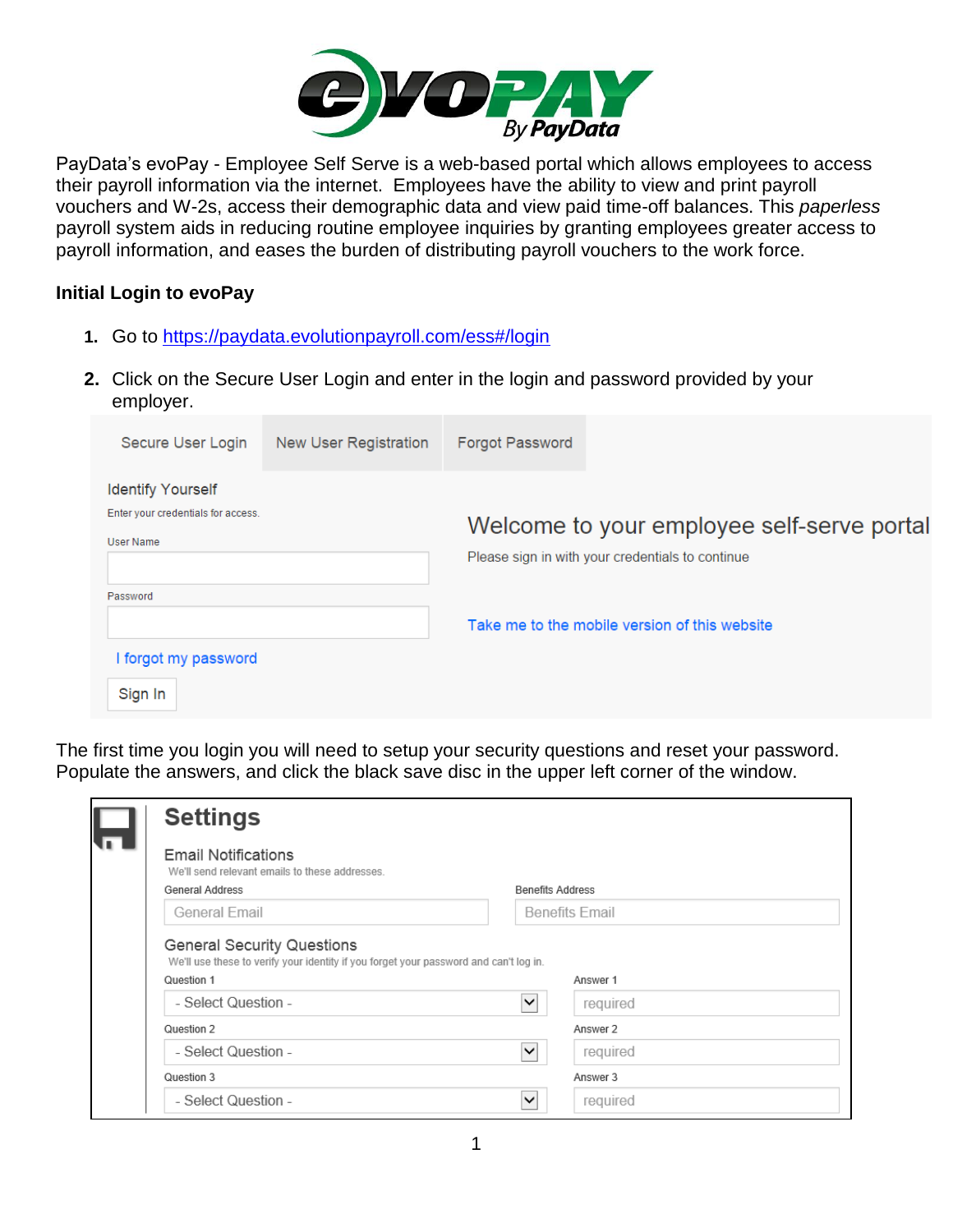## **evoPay Dashboard Window**

After successfully logging into evoPay, the initial Employee Self Service screen appears.

| $\sum_{\beta y} \sum_{\beta y \beta a y \beta a a}$                                                  |                                                  |                                              | <b>Rachel Green</b>     | PayData Video Trainings | Home                    | 88 O<br>Menu | Exit<br>Contact Settings |
|------------------------------------------------------------------------------------------------------|--------------------------------------------------|----------------------------------------------|-------------------------|-------------------------|-------------------------|--------------|--------------------------|
| Your Info                                                                                            | Pay<br>0.0.0                                     |                                              | $\bullet\bullet\bullet$ | Resources               | $\bullet\bullet\bullet$ | Time Off     | $\bullet\bullet\bullet$  |
| Rachel Green<br>123 Anywhere<br>Burlington, VT 5401<br>skeck@paydata.com<br>Emp# 12 Hired 01/01/2014 | Checks<br>10/16/2014<br>10/09/2014<br>10/02/2014 | Gross<br>$\bullet$<br>$\bullet$<br>$\bullet$ |                         |                         |                         | Type         | Balance                  |
| Messages                                                                                             |                                                  |                                              | $\bullet\bullet\bullet$ | <b>Benefits</b>         | No Current Benefits     |              |                          |

The Dashboard provides functionality for the employee to:

- View Primary Employee Demographics
- View messages setup by the evoPay Manager
- Access Pay Statements (Click the View symbol  $\bullet$  to view gross Amt)
- Resource links made available to all employees
- View Paid Time Off
- View benefit elections, if enabled.

Navigation through evoPay is accomplished by clicking the icon buttons from the top of the screen.

You can always access the main dashboard view by clicking the "Home" button.



**Your Info –** Displays your employee demographics **Pay –** Displays your full payroll history by check date **Messages –** Displays messages from your employer **Resources –** Displays links to commonly used websites **Time Off –** Displays current balances, requests and allows the user to create a new time of request.



Home

Use the **Your Info** link form the Menu to access your demographics, pay rates, and make changes to your employee data. (Changes are enabled on some access levels. You may not have right to change your employee data.)

| <b>Current Info</b> | Update Info    |           | View Your Pay Rates   |                       |
|---------------------|----------------|-----------|-----------------------|-----------------------|
| <b>First Name</b>   | Middle Initial | Last Name |                       |                       |
| Rachel              |                | Green     | Federal Tax           | State Tax [VT]        |
| Address             |                |           | <b>Marital Status</b> | <b>Marital Status</b> |
| 123 Anywhere St.    |                |           | Single                | Single                |
|                     |                |           | Dependents            | Dependents            |
|                     |                |           | 0                     | 0                     |
| City                | State          | Zip Code  |                       |                       |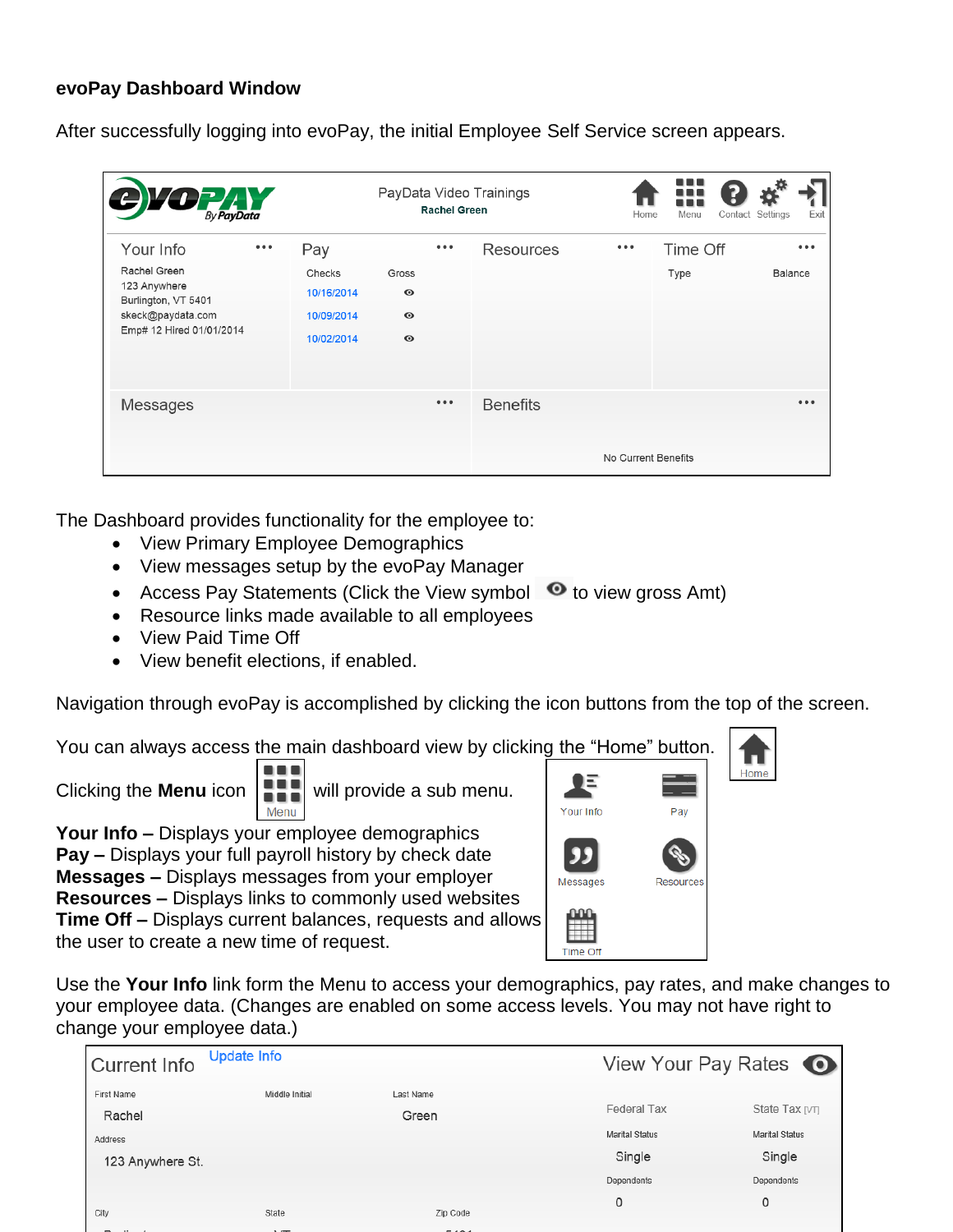Use the **Pay** link from the Menu to access payroll data. By default, the current year payroll data is displayed. You can navigate through the years in the menu to identify older checks to view.

- Select the year button to view pay statements from a specific year.
- Click the check date to view the individual stub

|                                                                                                                                                                                                                                                                         |                                                                                                                                                                                                                |                                                                                                                                                                                                                              |                                                                                                                                                                                                                                                                                                                     |                                                                                                                                                                                                                                                                                                                                         | <b>Sample Paystub</b>                                                                                                    |
|-------------------------------------------------------------------------------------------------------------------------------------------------------------------------------------------------------------------------------------------------------------------------|----------------------------------------------------------------------------------------------------------------------------------------------------------------------------------------------------------------|------------------------------------------------------------------------------------------------------------------------------------------------------------------------------------------------------------------------------|---------------------------------------------------------------------------------------------------------------------------------------------------------------------------------------------------------------------------------------------------------------------------------------------------------------------|-----------------------------------------------------------------------------------------------------------------------------------------------------------------------------------------------------------------------------------------------------------------------------------------------------------------------------------------|--------------------------------------------------------------------------------------------------------------------------|
|                                                                                                                                                                                                                                                                         | <b>Check Date</b>                                                                                                                                                                                              | Check #                                                                                                                                                                                                                      | Gross                                                                                                                                                                                                                                                                                                               |                                                                                                                                                                                                                                                                                                                                         |                                                                                                                          |
|                                                                                                                                                                                                                                                                         | 02/27/2015                                                                                                                                                                                                     | -99958155                                                                                                                                                                                                                    | \$100.0                                                                                                                                                                                                                                                                                                             | <b>Employee Direct Deposit</b><br>Fed OR addl 10%<br>Period Begin<br>Division<br>Company<br>5/17/2009<br>Alpha                                                                                                                                                                                                                          | <b>Sample Client</b><br>PTO =- 1.000000 Bal Davs                                                                         |
| 2015                                                                                                                                                                                                                                                                    | 02/26/2015                                                                                                                                                                                                     | -99958121                                                                                                                                                                                                                    | Number<br>10<br>\$1,650                                                                                                                                                                                                                                                                                             | Period End<br>Branch<br>5/23/2009<br>Social Socurity #<br>Chock Date<br>Department<br>6/3/2009                                                                                                                                                                                                                                          |                                                                                                                          |
| 2014                                                                                                                                                                                                                                                                    | 02/12/2015                                                                                                                                                                                                     | -99958321                                                                                                                                                                                                                    | \$1.502                                                                                                                                                                                                                                                                                                             | Hire Date<br>Check Number<br>Team<br>6/30/2001<br>-99987264<br>474                                                                                                                                                                                                                                                                      |                                                                                                                          |
| 2013                                                                                                                                                                                                                                                                    |                                                                                                                                                                                                                |                                                                                                                                                                                                                              |                                                                                                                                                                                                                                                                                                                     | Earnings<br>Description<br>$\mathtt{Location}$ / $\mathtt{Job}$                                                                                                                                                                                                                                                                         | Deductions<br>Hours<br>Description<br>Year To Date<br>Current                                                            |
| 2012                                                                                                                                                                                                                                                                    | 01/29/2015                                                                                                                                                                                                     | -99958417                                                                                                                                                                                                                    | \$1,575                                                                                                                                                                                                                                                                                                             | Rate<br>Regular Earnings<br>Salary<br>0.00<br>VAC1                                                                                                                                                                                                                                                                                      | Current<br>Year To Date<br>120.00 Fed (S/0) (1804.88)<br>554.05<br>12000.00 OASDI (1804.88)<br>0.00<br>1500.00<br>111.90 |
| 2011                                                                                                                                                                                                                                                                    | 01/16/2015                                                                                                                                                                                                     | -99958505                                                                                                                                                                                                                    | \$425.0                                                                                                                                                                                                                                                                                                             | 0.00<br><b>Tipped Credit</b><br>0.00<br>Makeup<br>Personal                                                                                                                                                                                                                                                                              | 40.00<br>20.00<br>40.00 Medicare (1804.88)<br>26.17<br>604.80 VT (S /0) (1804.88)<br>0.00<br>302.40<br>106.00            |
| 2010                                                                                                                                                                                                                                                                    | 01/15/2015                                                                                                                                                                                                     | -99958655                                                                                                                                                                                                                    | \$1,601                                                                                                                                                                                                                                                                                                             | 0.00                                                                                                                                                                                                                                                                                                                                    | 0.00 New York City Res.(1804.88)<br>62.21<br>40.00<br>0.00<br>542.15<br>Checking 13XXXX<br>Savings 98XXXX<br>100.00      |
|                                                                                                                                                                                                                                                                         |                                                                                                                                                                                                                |                                                                                                                                                                                                                              |                                                                                                                                                                                                                                                                                                                     | <b>Total Earnings</b><br><b>NET PAY</b>                                                                                                                                                                                                                                                                                                 | 80.00<br>1822.40<br>1502.48<br>12764.80 Total Deductions<br>0.00 Total Direct Deposits<br>642.15 Check Amount<br>642.15  |
| <b>FEDERAL Tax Return</b><br>a Employee's soc. sec. no.<br>005-32-6585<br>b Employer ID number (EIN)<br>852741963<br>325 Main St<br>325 Main St<br>Burlington, VT 05401                                                                                                 | Copy B-To Be Filed With Employee's<br>Wages, tips, other con<br>7444.20<br>wages<br>9348.00<br>6 Medicare wages and tips<br>9348.00<br>c Employer's name, address, and ZIP code<br>Bad Bad Leroy Brown's Books | 38-2099803<br>OMB No. 1545-000<br>Fed. income tax withheld<br>231.91<br>Soc. sec. tax<br>579.58<br>6 Medicare tax withheld<br>135.55<br>BBS2                                                                                 | City, or Local Income Tax Return.<br>a Employee's soc. sec. no<br>005-32-6585<br>b Employer ID number (EIN)<br>852741963<br>c Employer's name, address, and ZIP code<br>Bad Bad Leroy Brown's Books<br>325 Main St<br>325 Main St<br>Burlington, VT 05401                                                           | Copy 2--To Be Filed With Employee's State,<br>38-2099803<br>OMB No. 1545-0008<br>1 Wages, tips, other comp<br>2 Fed. income tax withheld<br>7444.20<br>231.91<br>3 Social security wages<br>4 Soc. sec. tax withheld<br>9348.00<br>579.58<br>5 Medicare wages and tips<br>6 Medicare tax withheld<br>135.55<br>9348.00<br>BBS2          | <b>W2 Annual EE - 2014</b>                                                                                               |
| d Control number                                                                                                                                                                                                                                                        | $\overline{1}$                                                                                                                                                                                                 |                                                                                                                                                                                                                              | d Control number                                                                                                                                                                                                                                                                                                    | $\mathbf{1}$                                                                                                                                                                                                                                                                                                                            |                                                                                                                          |
| John Garfield<br>1 Prine Street<br>Burlington, VT 05401<br>7 Social security tips<br>10 Dependent care benefits<br>13 Statutory employee<br>Retirement plan<br>X<br>Third-party sick pay<br>$\sqrt{T}$<br>15 State Employer's state ID no<br>18 Local wages, tips, etc. | e Employee's name, address, and ZIP code<br>Allocated tips<br>0.00<br>Nongualified plans<br>14 Other<br>27275752725<br>16 State wages, tips, etc<br>19 Local income tax                                        | Advance EIC payment<br>0.00<br>0.00<br>12a Code See inst. for box 12<br>1124.80<br>12D<br>12b Code<br>12E<br>336.00<br>12c Code<br>320.00<br>12G<br>12d Code<br>312.85<br>7019.20<br>17 State income tax<br>20 Locality name | Employee's name, address, and ZIP code<br>John Garfield<br>1 Prine Street<br>Burlington, VT 05401<br>7 Social security tips<br>10 Dependent care benefits<br>3 Statutory employee<br>Retirement plan<br>X<br>Third-party sick pay<br>VT<br>27275752725<br>State Employer's state ID no<br>8 Local wages, tips, etc. | 9 Advance EIC payment<br>8 Allocated tips<br>0.00<br>0.00<br>0.00<br>Monqualified plans<br>12a Code<br>12 <sub>D</sub><br>1124.80<br>14 Other<br>12b Code<br>12E<br>336.00<br>12c Code<br>320.00<br>12G<br>12d Code<br>312.85<br>7019.20<br>16 State wages, tips, etc<br>17 State income tax<br>19 Local income tax<br>20 Locality name | <b>Sample W2 Form</b>                                                                                                    |

Use the **Messages** link to view updates from your employer. These messages can change periodically, and are also available from the main dashboard view.

| Messages                                                                           |  |
|------------------------------------------------------------------------------------|--|
| Message 1                                                                          |  |
| Thank you for all your hard work!!                                                 |  |
| Message 2                                                                          |  |
| Please be sure to submit your paper W4 after completing online changes via evoPay! |  |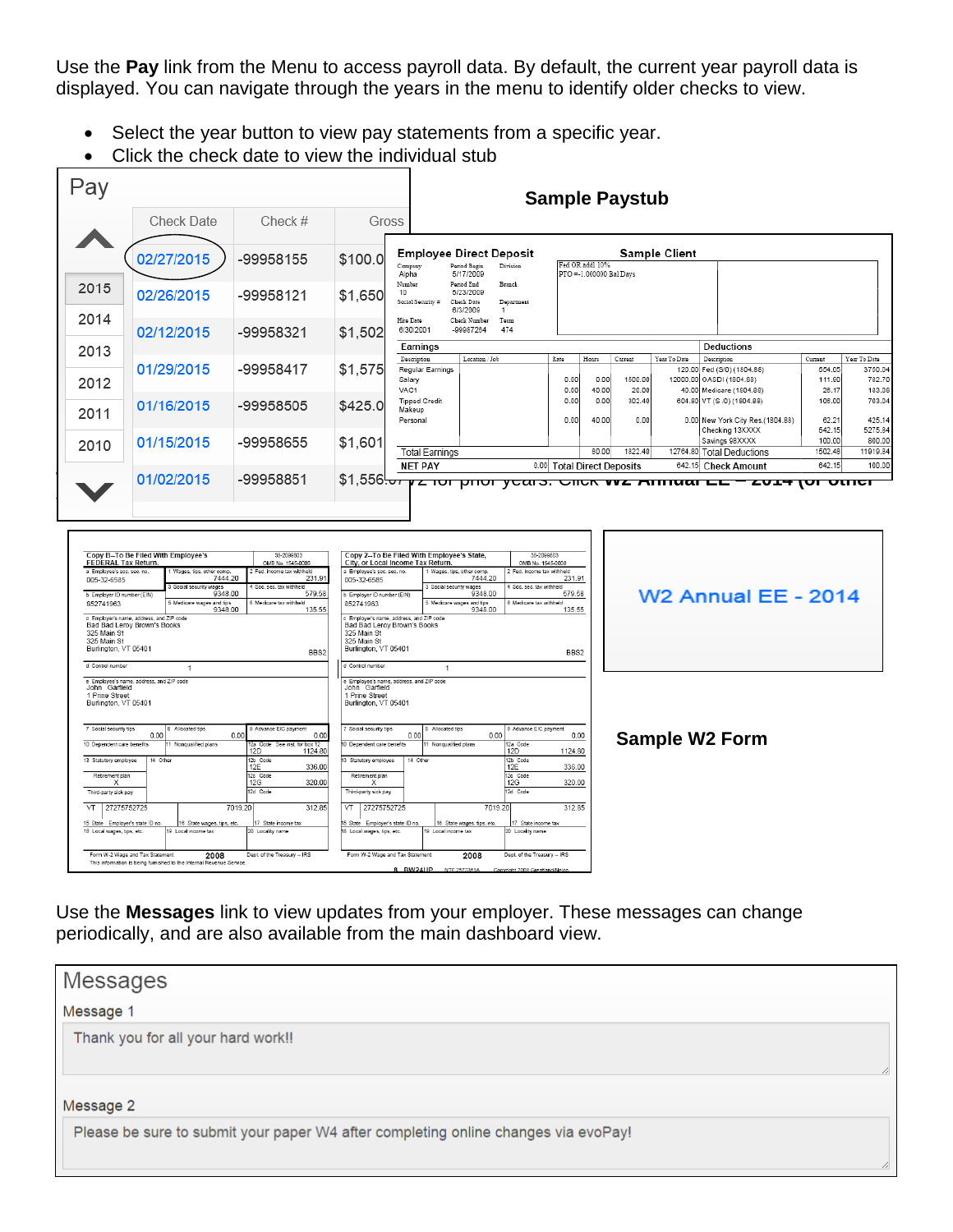Use the **Resources** link to access commonly used websites, and directories provided by your employer

| Resources                         |                                            |
|-----------------------------------|--------------------------------------------|
| <b>Links</b>                      | <b>URL</b>                                 |
| PayData Payroll Services          | https://www.paydata.com/                   |
| Vermont Department of Labor       | http://labor.vermont.gov/                  |
| <b>Blue Cross and Blue Shield</b> | http://www.bcbsvt.com/individual-insurance |

Use the **Time Off** link to view your available Paid Time Off balances, and request new time off for approval. (Not all employees are granted these rights. You may not have this option, or it may be a read only link. These parameters are decided by your employer)

Click on the Time Off Type from the left of the screen to view your balances in green. Click the Plus sign button at the top of the screen to make a new time off request.

| Time Off |              |               |             | Type<br>Vacation |     | Balance<br>95.00 | Pending<br>0.00 |
|----------|--------------|---------------|-------------|------------------|-----|------------------|-----------------|
| All      | Request Date | <b>Status</b> | <b>Type</b> | <b>Start</b>     | End | Time             | <b>Notes</b>    |
| Vacation |              |               |             |                  |     |                  |                 |

When making a new request for paid time off, be sure to identify the applicable dates, pay type and hours per day. You can identify specific minutes, as well as whether or not your request includes weekends. You can include a note regarding the request right on screen, and this will be submitted to your manager for review. Once complete, click the black disc in the left corner of the request window to submit your time off request to your manager.

|          | <b>Time Off Request</b> |             |                         |         |            |                         |   |                 |
|----------|-------------------------|-------------|-------------------------|---------|------------|-------------------------|---|-----------------|
|          |                         |             | <b>Type</b><br>Vacation | Accrued | 120.00     | <b>Balance</b><br>95.00 |   | Pending<br>0.00 |
| Vacation | <b>Start Date</b>       |             | <b>Breakdown</b>        |         |            |                         |   |                 |
|          | 03/03/2015              | <b>fill</b> | <b>Type</b>             |         | Date       | <b>Hours</b>            |   | <b>Minutes</b>  |
|          | <b>End Date</b>         |             | Vacation                |         | 03/03/2015 | 8                       | 7 | O               |
|          | 03/03/2015              | m           |                         |         |            |                         |   |                 |
|          | Hours Per Day<br>8<br>▼ |             |                         |         |            |                         |   |                 |
|          | Minutes Per Day         |             |                         |         |            |                         |   |                 |